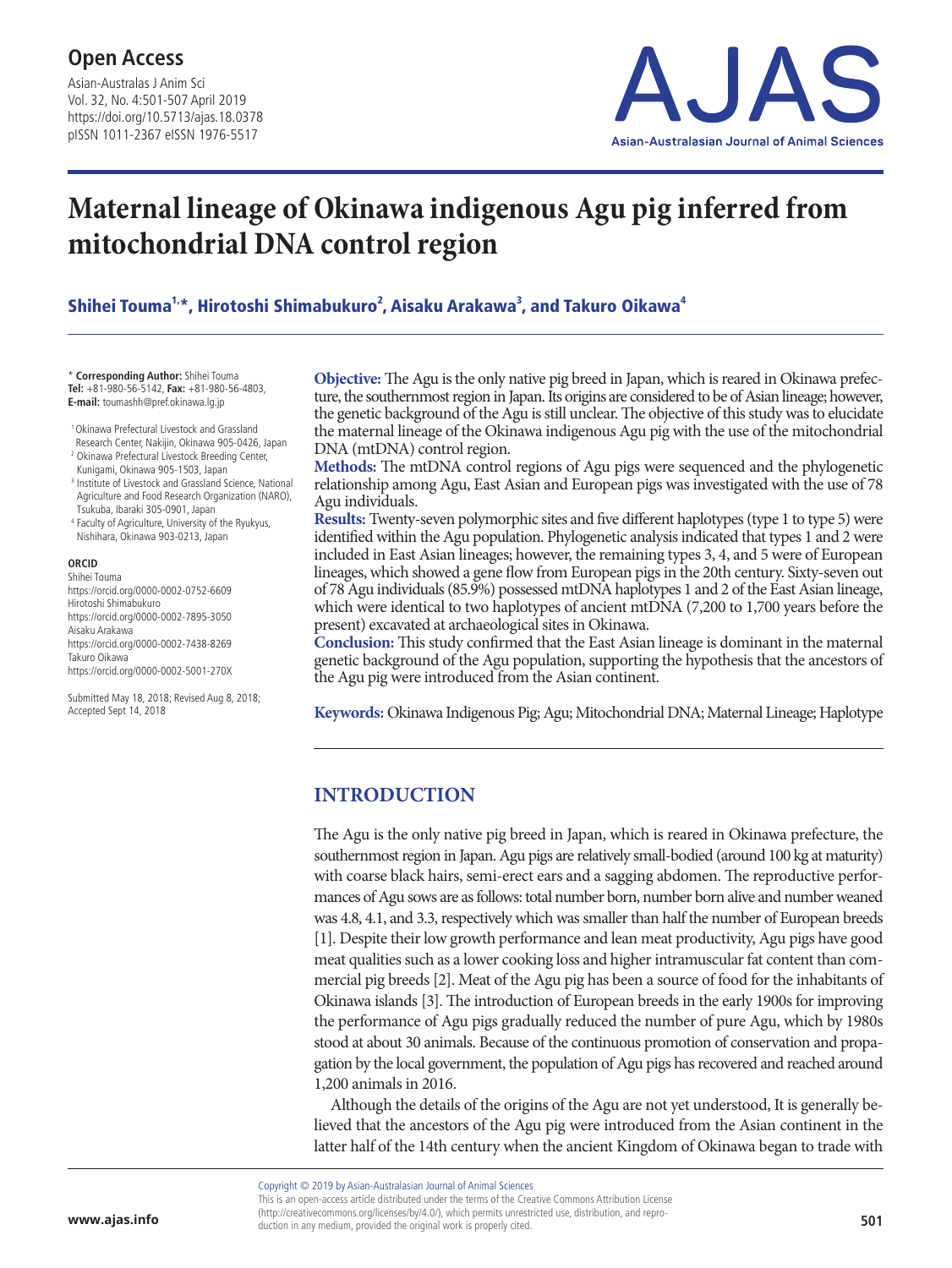# **AJAS**

China [4,5]. Nonetheless, recent studies on ancient mitochondrial DNA (mtDNA) from bones excavated at archaeological sites have suggested that the introduction of domestic pigs to Okinawa from the Asian continent dates back to prehistoric times [6,7].

To date, the sequences of the mtDNA cytochrome b gene of Agu pigs have matched perfectly with those of Meishan and Jinhua pigs [8]. Phylogenetic analysis has disclosed that the only haplotype of Agu mtDNA discovered was clustered into an East Asian clade [9-11]; however, the investigations were conducted on a limited number of individuals. The genetic background of Agu pigs remains unclear; therefore, elucidating the genetic structure of the Agu is important for furthering its conservation and breeding. In this study, to clarify the maternal genetic background of Agu pigs, firstly, the mtDNA control regions of Agu pigs was sequenced and the phylogenetic relationship among Agu, East Asian and European pigs was investigated with the use of 78 Agu individuals as representative of the entire population. Secondly, the mtDNA control region of the currently modern Agu pigs was compared with that of ancient pigs excavated at archaeological sites in Okinawa.

## **MATERIALS AND METHODS**

#### **Animals**

Seventy-eight Agu pigs were collected from 24 farms in Okinawa prefecture that maintain the Agu population. Since pedigree information on Agu pigs is incomplete at most farms, samples were collected from non sibling individuals so that the samples were as unrelated as possible. DNA was extracted from the auricle by the phenol-chloroform method. The sequences of the mtDNA control region from 30 pigs were obtained from the National Center for Biotechnology Information (NCBI) database (GenBank) (Table 1): 11 indigenous pigs from China, 4 pigs from Taiwan, 1 pig from Korea, 3 Japanese wild boars (*Sus scrofa leucomystax*), 5 Ryukyu wild boars (*Sus scrofa riukiuanus*) and 6 domestic pigs from Europe. Furthermore, the haplotypes of the Agu pig identified in this study were compared with five ancient mtDNA haplotypes unearthed at archaeological sites (7200-1700 years before the present; BP) on Okinawa Islands [6,7] (NCBI GenBank; Table 2). The five Ancient haplotypes have been classified into East Asian domestic pigs by phylogenetic analysis [6,7].

**Table 1.** Haplotypes of mtDNA control region from other pig breeds

| No.            | <b>Animals</b>      | Country | Accession no. |
|----------------|---------------------|---------|---------------|
| 1              | Wanan               | China   | AF276924      |
| $\overline{2}$ | Wanhua              | China   | AF276932      |
| 3              | Wannanhua           | China   | AF276925      |
| 4              | Putian              | China   | AF276931      |
| 5              | Meishan             | China   | D17739        |
| 6              | Jinhua              | China   | AB041477      |
| 7              | Neijang             | China   | AF276929      |
| 8              | Xiang               | China   | AY486118      |
| 9              | Tongcheng           | China   | AF276923      |
| 10             | Gandonghei          | China   | AF276928      |
| 11             | Erhualian           | China   | AF276922      |
| 12             | Cheju               | Korea   | AF276933      |
| 13             | Lanyu 1             | Taiwan  | EF375877      |
| 14             | Lanyu 2             | Taiwan  | DQ972936      |
| 15             | Taoyuan 1           | Taiwan  | AM040645      |
| 16             | Taoyuan 2           | Taiwan  | CQ169775      |
| 17             | Japanese wild boar1 | Japan   | AB015085      |
| 18             | Japanese wild boar2 | Japan   | D42171        |
| 19             | Japanese wild boar3 | Japan   | AB015086      |
| 20             | Ryukyu wild boar 1  | Japan   | AB015787      |
| 21             | Ryukyu wild boar 2  | Japan   | AB015788      |
| 22             | Ryukyu wild boar 3  | Japan   | AB015789      |
| 23             | Ryukyu wild boar 4  | Japan   | AB015790      |
| 24             | Ryukyu wild boar 5  | Japan   | D42184        |
| 25             | Landrace            |         | AB041496      |
| 26             | Large White1        |         | AB041499      |
| 27             | Large White2        |         | AB041494      |
| 28             | Duroc               |         | FJ236997      |
| 29             | Berkshire           |         | AM040639      |
| 30             | Hampshire           |         | AY429460      |

**Amplification and squencing of mtDNA control region** The mtDNA control region was amplified by polymerase chain reaction (PCR) using the following primers: mitM1 (5'-GG AGACTAACTCCGCCATCA-3'; nucleotide positions 15379-15398 of pig mtDNA sequence FJ237003) and mitM2 (5'-TT TTGGGGATGCTTAGACTCA-3'; positions 15995-16016). PCR was carried out on a volume of 50 μL, containing 40 ng DNA as a template, 10 mM Tris-HCl (pH 8.3), 1.5 mM MgCl<sub>2</sub>, 200 μM of each dNTP, 0.5 μM of each primer and 1 unit of Taq DNA polymerase. Amplification was carried out at 94°C for 9 min, for 10 cycles at 94°C for 30 s, 63°C for 30 s, and for 40 additional cycles at 94°C for 30 s, 60°C for 20 s and 72°C

**Table 2.** Haplotypes of mDNA control region of ancient pigs excavated from archaeological sites on Okinawa islands

| No. | Haplotype | Date         | Accession no. | Nucleotide positions (bp) | Reference           |
|-----|-----------|--------------|---------------|---------------------------|---------------------|
|     | Ryukyu87  | 2000-1700 BP | AB050869      | 131-704                   | Watanobe et al [6]  |
|     | Ryukyu115 | 2000-1700 BP | AB050878      | 131-704                   | Watanobe et al [6]  |
|     | Ryukyu120 | 2000-1700 BP | AB050879      | 131-704                   | Watanobe et al [6]  |
| 4   | Noguni569 | 7200-4400 BP | AB900770      | 111-326                   | Takahashi et al [7] |
|     | Noguni570 | 7200-4400 BP | AB900771      | 111-326, 540-704          | Takahashi et al [7] |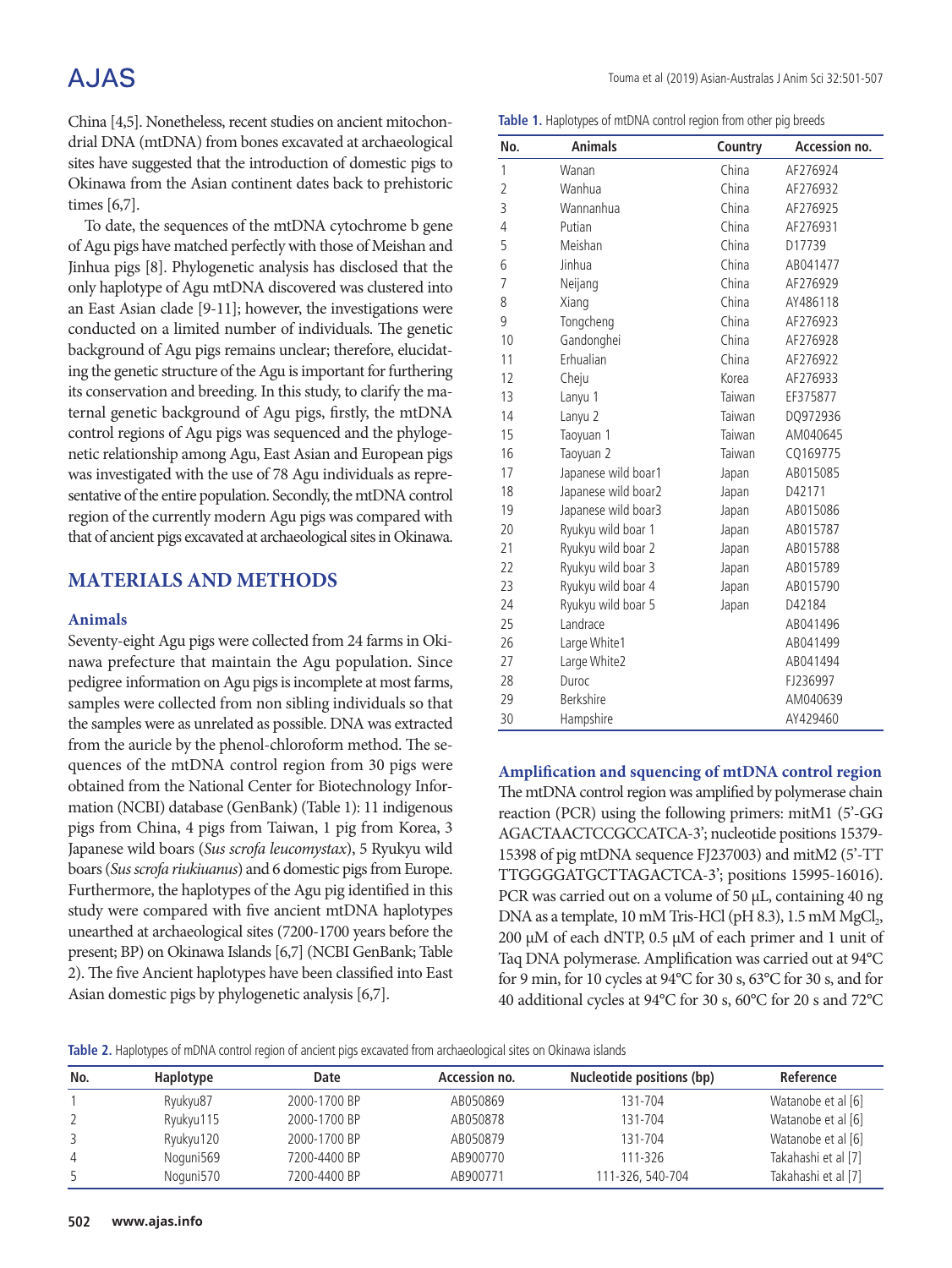for 1 min. The amplified products were purified using ExoSAP-IT (Applied Biosystems, Tokyo, Japan) and sequenced with the BigDye Terminator v3.1 Cycle Sequencing Kit (Applied Biosystems, Japan) on a model 3130xl DNA sequencer (Applied Biosystems, Japan). The sequencing primers were mitM1 and mitM2, which were used for the PCR amplification. The full sequences of the mtDNA control region were assembled by overlapping forward and reverse sequencing products.

#### **Data analyses**

The haplotypes of mtDNA control region of Agu pigs were aligned with the haplotypes of 30 pig breeds obtained from the NCBI database (Table 1). The common tandem repeat motif 5'-CGTGCGTACA-3' and the specific repeat sequence motifs 5'-ACACAAACC-3' and 5'-TAAAACACTTA-3' in Lanyu pigs were excluded from the analysis [12]. Clustal W [13] was used to multiply-align these sequences. A phylogenetic tree was generated by the maximum-likelihood method based on the Hasegawa-Kishino-Yano model with invariable positions and Gamma distribution [14] using MEGA 7.0 with option 'Find Best DNA Models' [15]. The bootstrap method [16] from 1,000 bootstrap repetitions was used to assess the robustness of the phylogeny. A median-joining network was constructed using

Agu haplotypes with NETWORK 5.0 [17].

## **RESULTS**

Sixty-five polymorphic sites were observed within the sequences of the mtDNA control region, about 1,045 bp after exclusion of the repeat motif. Fifty-eight transitions, five transversions and two nucleotide gaps were obtained (Figure 1). Twenty-seven polymorphism sites were observed within the Agu population, demonstrating five different haplotypes (type 1-type 5). Haplotype 1 found in 23 individuals was completely identical to the sequence observed in Taoyuan 2 and Wanan pigs, the indigenous breeds of China and Taiwan, respectively. Haplotype 2, the major haplotype in the collected samples was found in forty-four Agu pigs. The remaining haplotypes 3, 4, and 5 were obtained from two, four and five Agu pigs, respectively.

The maximum likelihood phylogenetic tree was constructed based on the Hasegawa-Kishino-Yano model to infer the genetic relationship between Agu pigs, East Asian pigs, European pigs and wild boars (Figure 2). Thirty-five mtDNA haplotypes were divided into two major clades: East Asian and European (except for Berkshire and part of Large White breeds). The

|                                                                                                                                                       |  |  | Nucleotide position |  |     |  |  |             |  |  |  |  |  |  |  |  |  |                        |                                                                                                                                   |  |  |  |  |
|-------------------------------------------------------------------------------------------------------------------------------------------------------|--|--|---------------------|--|-----|--|--|-------------|--|--|--|--|--|--|--|--|--|------------------------|-----------------------------------------------------------------------------------------------------------------------------------|--|--|--|--|
|                                                                                                                                                       |  |  |                     |  |     |  |  |             |  |  |  |  |  |  |  |  |  |                        | 24590233445568814578890002899044550346775689900014401236045601234                                                                 |  |  |  |  |
| Animals                                                                                                                                               |  |  |                     |  |     |  |  |             |  |  |  |  |  |  |  |  |  |                        | 8 3 7 0 9 4 1 7 2 5 3 8 3 1 5 4 1 3 9 5 8 4 1 2 6 3 7 0 2 5 0 3 2 9 1 5 2 0 3 5 7 2 9 2 6 2 4 6 6 0 1 5 2 2 2 2 7 1 9 6 3 6 4 7 3 |  |  |  |  |
| Consensus sequences G A T G C A A - A T T G A C T T T T T T A G C A T T A T C T A A C T A G A T T G C C T G C G G G A C A C A G A T C T C G G C C T A |  |  |                     |  |     |  |  |             |  |  |  |  |  |  |  |  |  |                        |                                                                                                                                   |  |  |  |  |
| 1 Type 1 Agu                                                                                                                                          |  |  |                     |  |     |  |  |             |  |  |  |  |  |  |  |  |  |                        |                                                                                                                                   |  |  |  |  |
| 2 Type 2 Agu                                                                                                                                          |  |  |                     |  |     |  |  |             |  |  |  |  |  |  |  |  |  |                        |                                                                                                                                   |  |  |  |  |
| 3 Type 3 Agu                                                                                                                                          |  |  |                     |  |     |  |  |             |  |  |  |  |  |  |  |  |  |                        |                                                                                                                                   |  |  |  |  |
| 4 Type 4 Agu                                                                                                                                          |  |  |                     |  |     |  |  |             |  |  |  |  |  |  |  |  |  |                        |                                                                                                                                   |  |  |  |  |
| 5 Type 5 Agu                                                                                                                                          |  |  |                     |  |     |  |  |             |  |  |  |  |  |  |  |  |  |                        |                                                                                                                                   |  |  |  |  |
| 6 Wanan                                                                                                                                               |  |  |                     |  |     |  |  |             |  |  |  |  |  |  |  |  |  |                        |                                                                                                                                   |  |  |  |  |
| 7 Wanhua                                                                                                                                              |  |  |                     |  |     |  |  |             |  |  |  |  |  |  |  |  |  |                        |                                                                                                                                   |  |  |  |  |
| 8 Wannanhua                                                                                                                                           |  |  |                     |  |     |  |  |             |  |  |  |  |  |  |  |  |  |                        |                                                                                                                                   |  |  |  |  |
| 9 Putian                                                                                                                                              |  |  |                     |  |     |  |  |             |  |  |  |  |  |  |  |  |  |                        |                                                                                                                                   |  |  |  |  |
| 10 Cheju                                                                                                                                              |  |  |                     |  |     |  |  |             |  |  |  |  |  |  |  |  |  |                        |                                                                                                                                   |  |  |  |  |
| 11 Lanyu1                                                                                                                                             |  |  |                     |  |     |  |  |             |  |  |  |  |  |  |  |  |  | . TGCC T AG AT A . A T |                                                                                                                                   |  |  |  |  |
| 12 Lanyu2<br>13 Meishan                                                                                                                               |  |  |                     |  |     |  |  | $\mathbf C$ |  |  |  |  |  |  |  |  |  |                        |                                                                                                                                   |  |  |  |  |
|                                                                                                                                                       |  |  |                     |  |     |  |  |             |  |  |  |  |  |  |  |  |  |                        |                                                                                                                                   |  |  |  |  |
| 14 Taoyuan 1                                                                                                                                          |  |  |                     |  |     |  |  |             |  |  |  |  |  |  |  |  |  |                        |                                                                                                                                   |  |  |  |  |
| 15 Taoyuan 2                                                                                                                                          |  |  |                     |  |     |  |  |             |  |  |  |  |  |  |  |  |  |                        |                                                                                                                                   |  |  |  |  |
| 16 Jinhua                                                                                                                                             |  |  |                     |  |     |  |  |             |  |  |  |  |  |  |  |  |  |                        |                                                                                                                                   |  |  |  |  |
| 17 Neijang<br>18 Xiang                                                                                                                                |  |  |                     |  |     |  |  |             |  |  |  |  |  |  |  |  |  |                        |                                                                                                                                   |  |  |  |  |
| 19 Tongcheng                                                                                                                                          |  |  |                     |  |     |  |  |             |  |  |  |  |  |  |  |  |  |                        |                                                                                                                                   |  |  |  |  |
| 20 Gandonghei                                                                                                                                         |  |  |                     |  |     |  |  |             |  |  |  |  |  |  |  |  |  |                        |                                                                                                                                   |  |  |  |  |
| 21 Erhualian                                                                                                                                          |  |  |                     |  | . G |  |  |             |  |  |  |  |  |  |  |  |  |                        |                                                                                                                                   |  |  |  |  |
| 22 Japanese wild boar1                                                                                                                                |  |  |                     |  |     |  |  |             |  |  |  |  |  |  |  |  |  |                        |                                                                                                                                   |  |  |  |  |
| 23 Japanese wild boar2                                                                                                                                |  |  |                     |  |     |  |  |             |  |  |  |  |  |  |  |  |  |                        |                                                                                                                                   |  |  |  |  |
| 24 Japanese wild boar3                                                                                                                                |  |  |                     |  |     |  |  |             |  |  |  |  |  |  |  |  |  |                        |                                                                                                                                   |  |  |  |  |
| 25 Ryukyu wild boar 1                                                                                                                                 |  |  |                     |  |     |  |  |             |  |  |  |  |  |  |  |  |  |                        |                                                                                                                                   |  |  |  |  |
| 26 Ryukyu wild boar 2                                                                                                                                 |  |  |                     |  |     |  |  |             |  |  |  |  |  |  |  |  |  |                        |                                                                                                                                   |  |  |  |  |
| 27 Ryukyu wild boar 3                                                                                                                                 |  |  |                     |  |     |  |  |             |  |  |  |  |  |  |  |  |  |                        |                                                                                                                                   |  |  |  |  |
| 28 Ryukyu wild boar 4                                                                                                                                 |  |  |                     |  |     |  |  |             |  |  |  |  |  |  |  |  |  |                        |                                                                                                                                   |  |  |  |  |
| 29 Ryukyu wild boar 5                                                                                                                                 |  |  |                     |  |     |  |  |             |  |  |  |  |  |  |  |  |  |                        |                                                                                                                                   |  |  |  |  |
| 30 Landrace                                                                                                                                           |  |  |                     |  |     |  |  |             |  |  |  |  |  |  |  |  |  |                        |                                                                                                                                   |  |  |  |  |
| 31 LargeWhite1                                                                                                                                        |  |  |                     |  |     |  |  |             |  |  |  |  |  |  |  |  |  |                        |                                                                                                                                   |  |  |  |  |
| 32 LargeWhite2                                                                                                                                        |  |  |                     |  |     |  |  |             |  |  |  |  |  |  |  |  |  |                        | TTGC.CCA.TCACC.CAAA.TTA.T                                                                                                         |  |  |  |  |
| 33 Duroc                                                                                                                                              |  |  |                     |  |     |  |  |             |  |  |  |  |  |  |  |  |  |                        |                                                                                                                                   |  |  |  |  |
| 34 Berkshire                                                                                                                                          |  |  |                     |  |     |  |  |             |  |  |  |  |  |  |  |  |  |                        |                                                                                                                                   |  |  |  |  |
| 35 Hampshire                                                                                                                                          |  |  |                     |  |     |  |  |             |  |  |  |  |  |  |  |  |  |                        |                                                                                                                                   |  |  |  |  |
|                                                                                                                                                       |  |  |                     |  |     |  |  |             |  |  |  |  |  |  |  |  |  |                        |                                                                                                                                   |  |  |  |  |

Figure 1. Nucleotide substitution sites of control region sequences of Agu pigs and 30 Asian and European pigs, and wild boars. Position 1 corresponds to the first base of the control region. The nucleotides identical to the mtDNA control region consensus sequences are denoted by dots (.). Dashes (-) indicate gaps.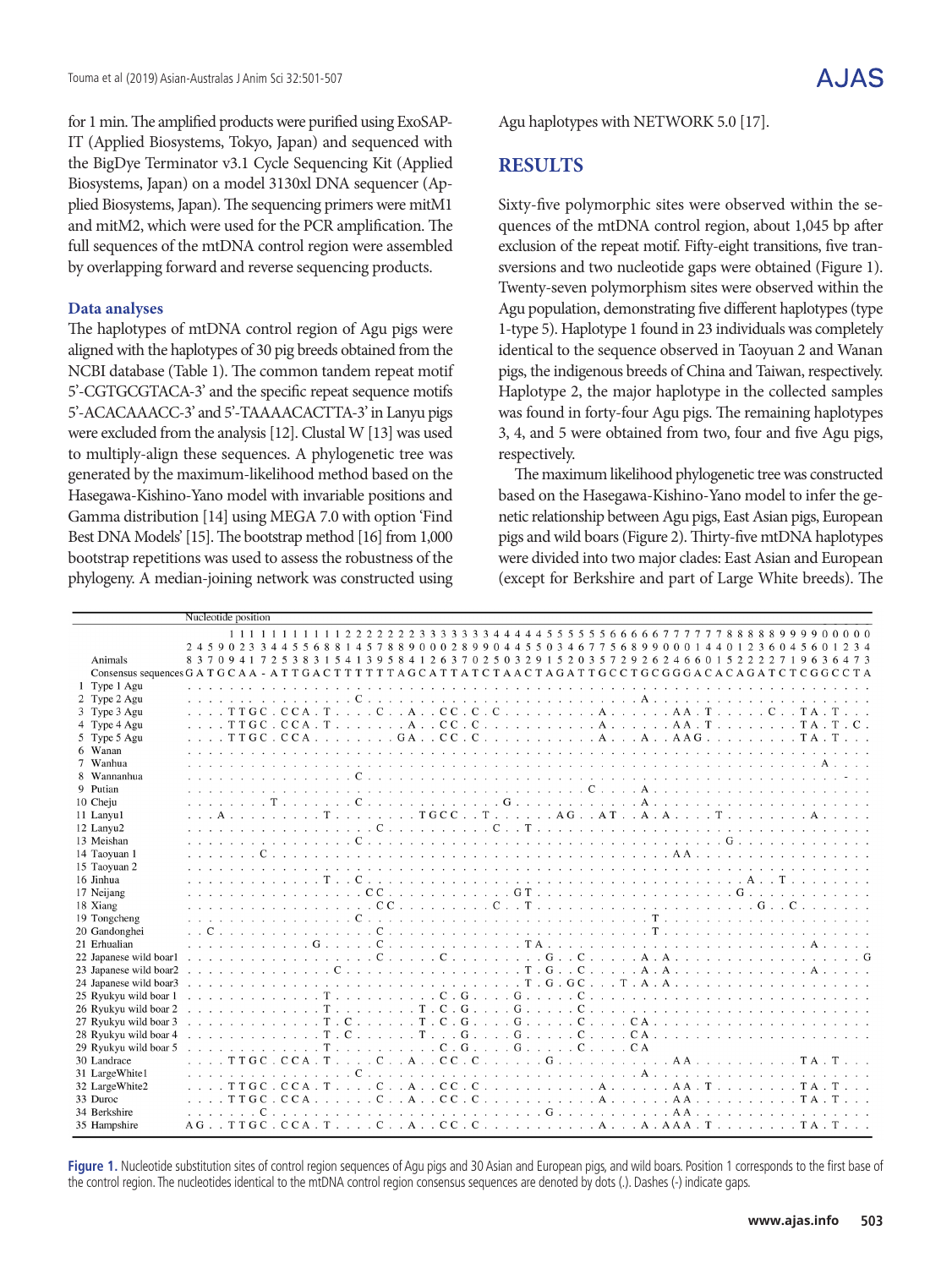

Figure 2. Maximum likelihood phylogenetic tree among the 35 pigs mtDNA control region haplotypes. The phylogenetic tree was inferred by the Hasegawa-Kishino-Yano model with invariable positions and Gamma distribution. Numbers on the branches show bootstrap values based on 1,000 bootstrap replicates.

East Asian clade was divided into two subclades, AI and AII; the former included domestic pigs and Japanese wild boars, the latter comprised haplotypes of Ryukyu wild boars. Agu haplotypes 1 and 2 were clustered within the AI clade: Agu haplotype 1 was clustered within Taoyuan 2, Wanan and Wanhua pigs; haplotype 2 was clustered within the haplotype of Putian and Cheju pigs. The other haplotypes (3, 4, and 5) found in the Agu population were classified within the European type clade. Sixty-seven out of 78 Agu individuals (85.9%) possessed

mtDNA haplotypes 1 and 2 of the East Asian lineage. A median-joining network of haplotypes was constructed to visualize the relationship among haplotypes within Agu population (Figure 3). Five haplotypes of the Agu were divided into two groups (type 1 and 2 vs type 3, 4, and 5), which is consistent with the maximum likelihood Phylogenetic tree (Figure 2).

In comparing the haplotypes of Agu pigs with five haplotypes of ancient pigs in Okinawa (Table 2), two haplotypes of ancient mtDNA were found identical to the Agu haplotypes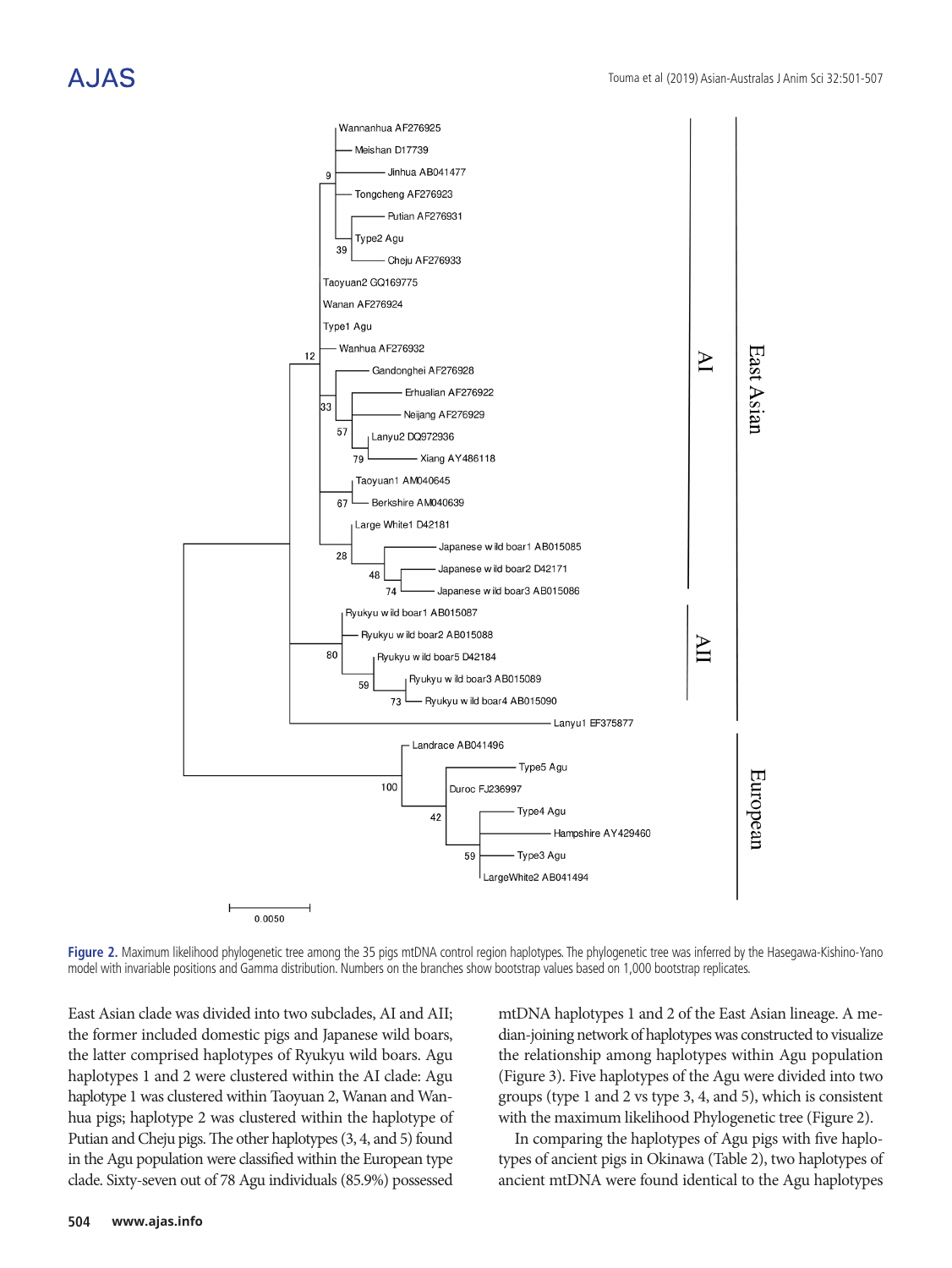# $\Delta$ . I $\Delta$ S



Figure 3. Median-Joining network of mtDNA control region haplotypes found in Agu pig population. The size of the gray circle is proportional to the frequency of the haplotype. White circles represent hypothetical haplotypes. Numbers on lines indicate the positions of substitutions.

in this study. One ancient mtDNA (Ryukyu 87 2000-1700 BP, 572 bp) was identical to Agu haplotype 1 and the other mtDNA (Noguni 569 7200-4400 BP, 215 bp) was identical to Agu haplotype 2 (Figure 4).

### **DISCUSSION**

The Agu is the only indigenous pig in Japan. We sequenced the complete mtDNA control regions of 78 Agu pigs from 24 farms as representative of the entire population. This is the first comprehensive survey of the mtDNA control region of the Agu pig population in which five haplotypes (type 1 to type 5) were detected. Haplotype 1 accorded with previous studies [9,11]. The other four haplotypes were newly found in the Agu pig population. These previous studies by Watanobe et al [9] and Takada et al [11] were conducted on a limited number of Agu pigs (one and six individuals from one farm). The present comprehensive survey with the use of 78 individuals from 24

farms provided four new haplotypes in the Agu pig population. In the phylogenetic analysis, 35 mtDNA haplotypes of Agu pigs, East Asian pigs, European pigs and wild boars were generally divided into two major clades: East Asian and European, as described in previous studies [10,18-20]. Agu mtDNA haplotypes 1 and 2 were clustered within the East Asian clade, whereas Agu haplotypes 3, 4, and 5 were clustered within the European clade (Figure 2). In addition, a median-joining network divided five haplotypes of the Agu into two groups (type 1 and 2 vs type 3, 4, and 5). These results indicated that the Agu pig population has two distinct maternal lineages: East Asian pigs and European pigs; Eastern Asian lineage is dominant in the Agu population. Based on historical background, the ancestors of the Agu are assumed to have been introduced from Asian continent during the 14th century [3,4]. In fact, their morphological features are similar to some of the Asian breeds. Furthermore, the sequence of Agu haplotype 1 was identical to Wanan and Taoyuan 2 pigs, the indigenous breeds

| No | Animals         | Accession No. | Nucleotide position |   |   |   |   |   |   |   |   |   |   |   |          |   |                |          |   |   |   |         |    |   |
|----|-----------------|---------------|---------------------|---|---|---|---|---|---|---|---|---|---|---|----------|---|----------------|----------|---|---|---|---------|----|---|
|    |                 |               |                     |   |   |   |   |   |   |   |   |   |   |   |          |   | 3              | 3        | 4 | 4 | 4 |         |    | 6 |
|    |                 |               | 2                   | 3 | 3 | 4 |   |   | 8 | 4 | 6 |   | 8 | 9 | $\Omega$ | 0 | $\mathfrak{D}$ | 9        | 0 | 5 |   | 6       |    | 9 |
|    |                 |               | 4                   |   |   |   | 3 | 8 |   |   | 0 | 9 | 8 | 4 |          | 6 | 3              | $\theta$ | 5 | 2 | 4 | 0       | 5. |   |
|    | Type1 Agu       |               | A                   | A |   |   |   | G |   |   |   |   | А | G |          |   |                |          |   |   |   |         | G  | G |
| 2  | Ryukyu87        | AB050869      |                     |   |   |   |   |   |   |   |   |   |   |   |          |   |                |          |   |   |   |         |    |   |
| 3  | Type2 Agu       |               |                     |   |   |   |   |   |   |   |   |   |   |   |          |   |                |          |   |   |   |         |    | A |
| 4  | Noguni569       | AB900770      |                     |   |   |   |   |   |   |   |   |   |   |   |          |   |                |          |   |   |   |         |    |   |
| 5  | $R$ yukyu $115$ | AB050878      |                     |   |   |   |   |   |   | C |   | C |   |   |          |   |                |          |   |   |   |         |    |   |
| 6  | Ryukyu120       | AB050879      |                     |   |   |   |   |   |   |   |   |   |   |   |          |   |                |          |   |   |   |         |    |   |
|    | Noguni570       | AB900771      |                     |   |   |   |   |   |   | C |   | C |   |   | T        |   |                |          |   |   |   | $\cdot$ | A  |   |
| 8  | Type3 Agu       |               |                     | G |   |   |   |   |   |   |   |   |   | А |          |   |                |          | C |   |   |         | A  |   |
| 9  | Type4 Agu       |               |                     | G |   |   |   |   |   |   |   |   |   | A |          | C | C              | C        |   |   |   |         | A  |   |
| 10 | Type5 Agu       |               |                     | G |   |   |   | Α |   |   |   |   | G | A |          | C |                |          |   |   |   |         | А  | A |

Figure 4. Nucleotide substitution sites of control region sequences in Agu pigs and Ancient pigs classified into East Asian domestic pigs by a phylogenetic analysis (Watanobe et al [6]; Takahashi et al [7]). The nucleotides identical to the sequences of type1 Agu are denoted by dots (.). Dashes (-) indicate gaps.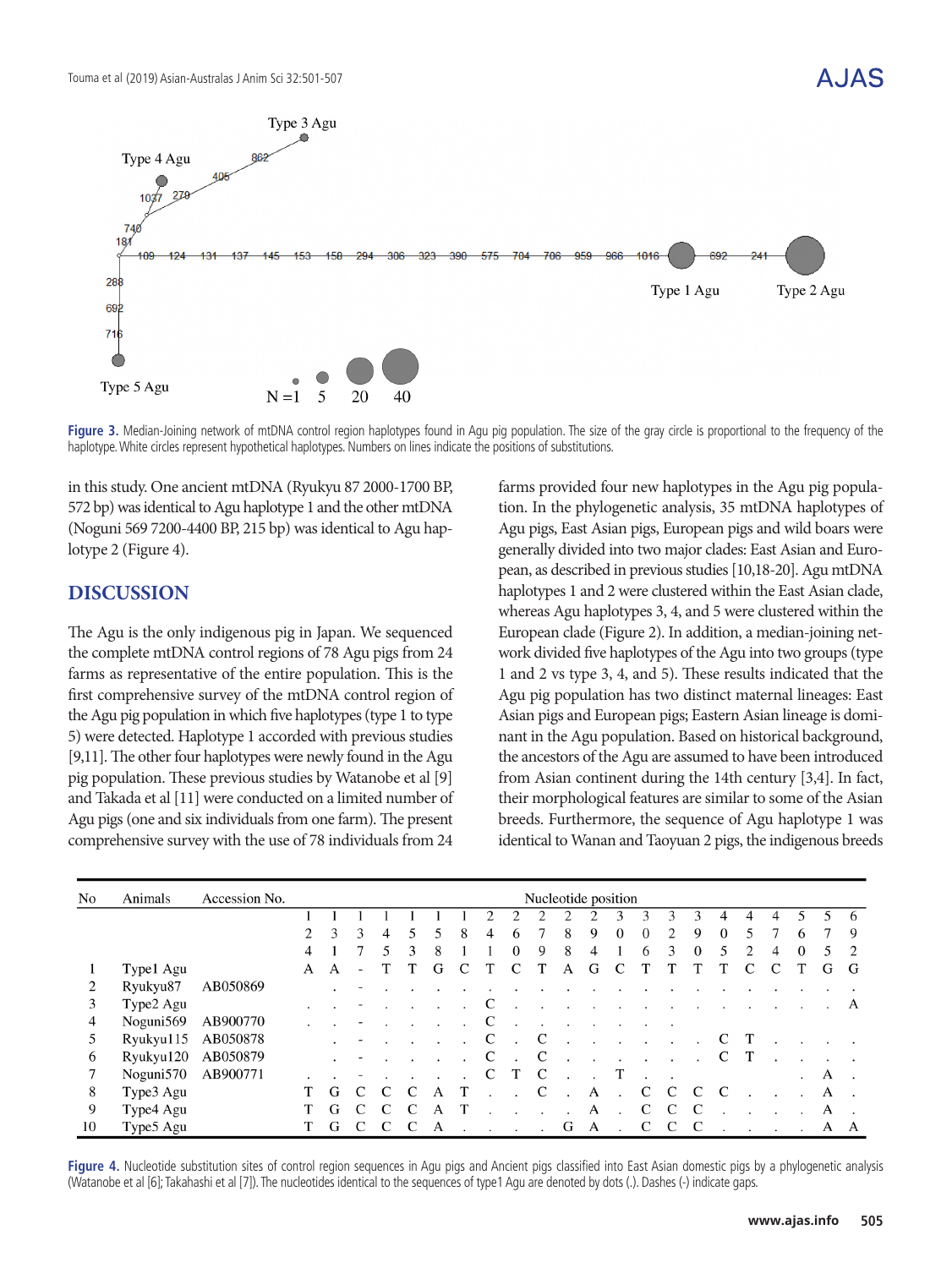# **AJAS**

of China and Taiwan, respectively (Figure 1). In 1904, Berkshire and Yorkshire breeds were introduced into Okinawa to improve the productivity of Agu pigs. In addition, after World War II many European breeds such as Hampshire, Chester White, Landrace, Large White and Duroc breeds were introduced into Okinawa [21,22]. In light of the history, Haplotypes 1 and 2 showed an East Asian lineage derived from the ancestors of the Agu pig. In contrast, the other three haplotypes (3, 4, and 5) showed European lineages were the result of a maternal gene flow from European breeds introduced into Okinawa after 1904.

The Ryukyu wild boar (*Sus scrofa riukiuanus*) has inhabited the Okinawa islands since the Pleistocene [23]. In the present study, no haplotypes of the Ryukyu wild boar were found in Agu individuals. Moreover, phylogenetic analysis revealed that haplotypes of Agu pigs were distinct from those of Ryukyu wild boars (Figure 2). Our results indicated the Ryukyu wild boar is not the ancestor of Agu pigs, and suggested that no maternal gene flow took place from the Ryukyu wild boar to the Agu pig population.

There are no historical records describing when the first domestic pigs were introduced into Okinawa. The earliest historical record about domestic pigs in Okinawa is found in the records of the Chosun Dynasty of Korea. The Annals of the Chosun Dynasty showed that Korean castaways who stayed in Okinawa for several months at the end of the 15th century saw domestic pigs. Although the exact time period is unclear, it is believed that the first introduction of domestic pigs in Okinawa was in the 14th century when the ancient Kingdom of Okinawa began to trade with China [4,5]. Nonetheless, ancient mtDNA haplotypes of the East Asian domestic pig lineage excavated at archaeological sites (2000-1700 and 7200-4400 BP, respectively) have been found in Okinawa [6,7], suggesting that domestic pigs were introduced into Okinawa from the Asian continent long before the commonly held view. In this study, two haplotypes (1 and 2) of the East Asian lineage were found in Agu pigs. Agu haplotype 1 has been reported as identical to an ancient mtDNA haplotype of Ryukyu 87 (AB050869) excavated at an archaeological site (2000-1700 BP) [6]. Our study, on the other hand, demonstrated that the new Agu haplotype 2 was identical to Noguni 569 (AB900770) found at an archaeological site (7200-4400 BP) by Takahashi et al [7] (Figure 4). These results revealed the possibility that the mtDNA sequences of ancient pigs have been inherited by the modern Agu pig population. We are not able to come to that conclusion because of the short sequences of ancient mtDNA. In order to understand more clearly the relation between modern Agu pigs and ancient pigs in Okinawa, further analyses are needed, especially with the use of longer sequences of ancient mtDNA.

In conclusion, our study demonstrated that the Agu pig population has East Asian and European maternal lineages, that most Agu individuals possess East Asian haplotypes, and that East Asian lineage haplotypes of Agu pigs was derived from ancestral pigs introduced during the 14th century, or earlier, whereas European haplotypes are the result of maternal gene flow from European breeds introduced into Okinawa after 1904. Our results supported the hypothesis that the ancestors of the Agu pig were introduced from the Asian continent. The present study also provided useful information for further conservation of the Agu pig as the only native pig in Japan. However, mtDNA doesn't reflect the characteristics of the nuclear genome, as it gives only maternal genetic information. Therefore, further molecular studies using nuclear genome markers are required for future management of this native pig.

#### **CONFLICT OF INTEREST**

We certify that there is no conflict of interest with any financial organization regarding the material discussed in the manuscript.

### **ACKNOWLEDGMENTS**

This study was supported by the Program for the Promotion of Agu pork from Okinawa prefecture, Japan and the Research Project for Utilizing Advanced Technologies in Agriculture, Forestry, and Fisheries of the Ministry of Agriculture, Forestry, and Fisheries of Japan.

#### **REFERENCES**

- 1. Touma S, Oikawa T. Breed characteristics of indigenous Okinawa Agu pigs analyzed by body measurements and reproductive traits. Jpn J Anim Sci 2017;88:103-13.
- 2. Touma S, Onaga M, Toubaru N, Oikawa T. Breed characteristics of indigenous pigs in Okinawa: growth performance, carcass traits and meat quality. Jpn J Swine Sci 2017;54:121-9.
- 3. Shimabukuro M. The pigs and goats in Okinawa (Okinawa no buta to yagi). Naha, Japan: Hirugi sha; 1989.
- 4. Keruma T. Okinawan customs, biographies and legends (Ryukyu tigusa no maki). Naha, Japan: Ryukyu siryou kenkyuukai; 1962.
- 5. Iha M. The animal history in Okinawa (Ryukyu doubutu shi). Naha, Japan: Hirugi sha; 1979.
- 6. Watanobe T, Ishiguro N, Nakano M, et al. Prehistoric introduction of domestic pigs onto the Okinawa Islands: ancient mitochondrial DNA evidence. J Mol Evol 2002;55:222-31.
- 7. Takahashi R, Ishiguro N, Matsui A, Anezaki T, Hongo H. Morphological and molecular phylogenetic characteristics of dwarf Sus specimens from the Noguni shell middens in the Ryukyu Islands. Anthropol Sci 2012;120:39-50.
- 8. Ozawa N. Origin of the Ryukyuan native pigs inferred from mitochondrial DNA sequences. Rep Soc Res Native Livest